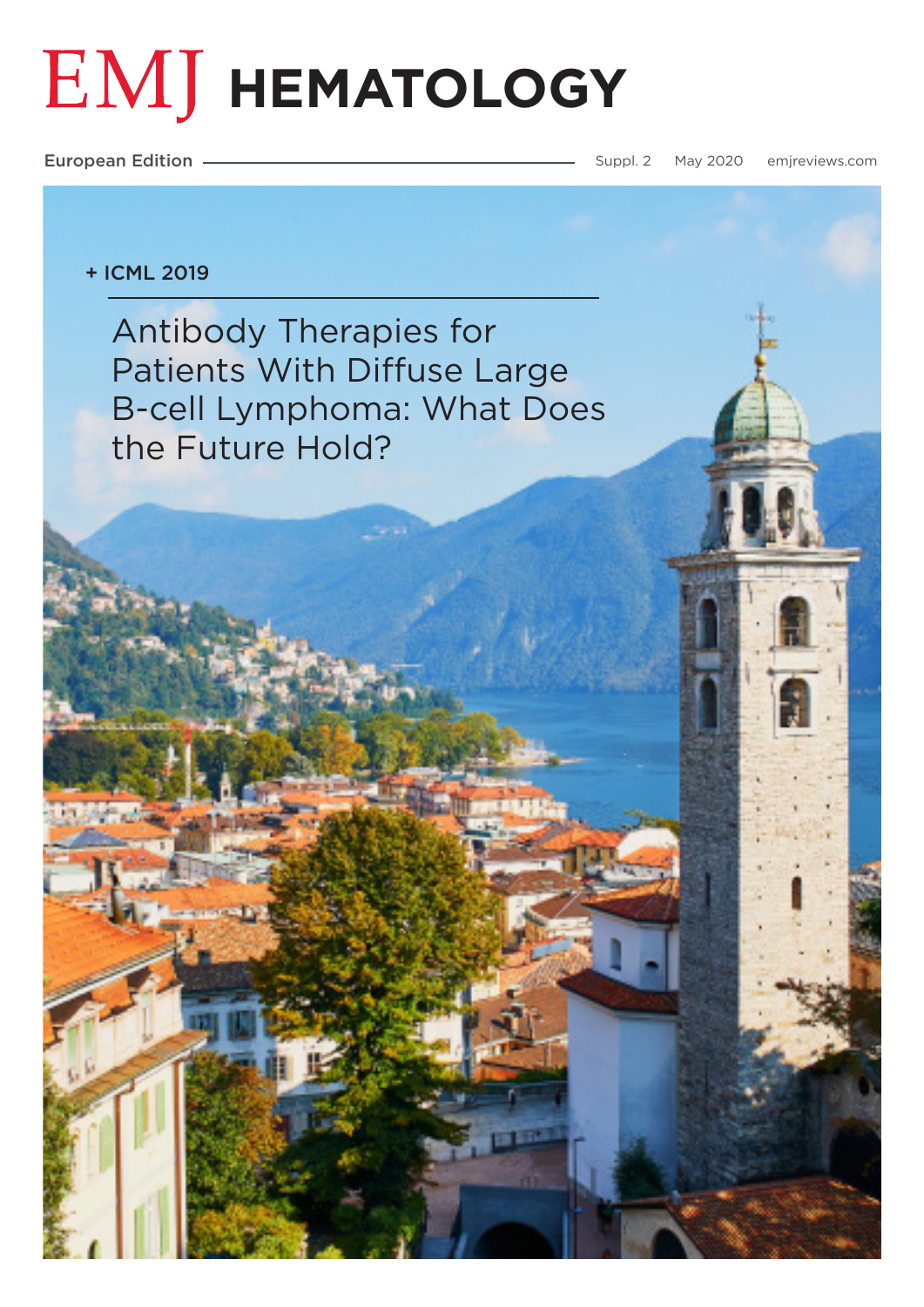## <span id="page-1-0"></span>Antibody Therapies for Patients With Diffuse Large B-cell Lymphoma: What Does the Future Hold?

This symposium took place on 18<sup>th</sup> June 2019, as part of the 15<sup>th</sup> International Congress on Malignant Lymphoma (ICML) in Lugano, Switzerland

| Chairpeople:      | Laurie H. Sehn <sup>1</sup>                                                                                                                                                                                                                                                                                                                                                                                                                                                                                                                                                                                                                                                                                                                                                                                                                                                                                                                                                                                                                                                                                                                                                                                                                                                                                                                                                                                                                                                                                                                                                                                                                                                                               |
|-------------------|-----------------------------------------------------------------------------------------------------------------------------------------------------------------------------------------------------------------------------------------------------------------------------------------------------------------------------------------------------------------------------------------------------------------------------------------------------------------------------------------------------------------------------------------------------------------------------------------------------------------------------------------------------------------------------------------------------------------------------------------------------------------------------------------------------------------------------------------------------------------------------------------------------------------------------------------------------------------------------------------------------------------------------------------------------------------------------------------------------------------------------------------------------------------------------------------------------------------------------------------------------------------------------------------------------------------------------------------------------------------------------------------------------------------------------------------------------------------------------------------------------------------------------------------------------------------------------------------------------------------------------------------------------------------------------------------------------------|
| <b>Speakers:</b>  | Armando López-Guillermo, <sup>2</sup> Matthew Matasar, <sup>3</sup> Franck Morschhauser, <sup>4</sup><br>Laurie H. Sehn, <sup>1</sup> Andrew McMillan <sup>5</sup>                                                                                                                                                                                                                                                                                                                                                                                                                                                                                                                                                                                                                                                                                                                                                                                                                                                                                                                                                                                                                                                                                                                                                                                                                                                                                                                                                                                                                                                                                                                                        |
|                   | 1. British Columbia Cancer Centre for Lymphoid Cancer and University of British<br>Columbia, Vancouver, Canada<br>2. Department of Hematology, Hospital Clínic of Barcelona, Barcelona, Spain<br>3. Memorial Sloan Kettering Cancer Center, New York City, New York, USA<br>4. Institute of Hematology-Transfusion, Centre Hospitalier Régional Universitaire de<br>Lille, Lille, France<br>5. Department of Clinical Haematology, Nottingham University Hospitals NHS Trust,<br>Nottingham, UK                                                                                                                                                                                                                                                                                                                                                                                                                                                                                                                                                                                                                                                                                                                                                                                                                                                                                                                                                                                                                                                                                                                                                                                                           |
| Disclosure:       | Prof Sehn has received honoraria and holds a consulting or advisory role with AbbVie,<br>Amgen, Apobiologix, AstraZeneca, Acerta Pharma, Celgene, F. Hoffmann-La Roche<br>Ltd/Genentech Inc., Gilead, Janssen, Kite, Karyopharm Therapeutics, Lundbeck,<br>Merck, MorphoSys, Seattle Genetics, Teva, Takeda, TG Therapeutics, and has received<br>research funding from F. Hoffmann-La Roche Ltd/Genentech Inc. Dr López-Guillermo<br>holds a consulting or advisory role with Celgene, F. Hoffmann-La Roche Ltd, Janssen,<br>Kite/Gilead, Novartis, and has received research funding from F. Hoffmann-La Roche<br>Ltd, Gilead, and Janssen. Prof Matasar holds a consulting or advisory role with Bayer,<br>F. Hoffmann-La Roche Ltd, Genentech Inc., Juno Therapeutics, Merck, Rocket Medical,<br>Seattle Genetics, and Teva; has received research funding from Bayer, F. Hoffmann-<br>La Roche Ltd, Genentech Inc., Janssen, Pharmacyclics, and Seattle Genetics; has<br>received honoraria from Bayer, F. Hoffmann-La Roche Ltd, Genentech Inc., Janssen,<br>Pharmacyclics, Seattle Genetics, and Spectrum; and owns stock and other ownership<br>interests from Merck. Prof Morschhauser holds a consulting or advisory role with<br>Gilead, Celgene, Epizyme, F. Hoffmann-La Roche Ltd, and has received honoraria<br>from Bayer, Bristol-Myers Squibb, Celgene, Epizyme, F. Hoffmann-La Roche Ltd,<br>Janssen, and Servier. Prof McMillan has received honoraria from Bristol-Myers Squibb,<br>Celgene, F. Hoffmann-La Roche Ltd, Merck Sharp & Dohme Corp (MSD), Novartis, and<br>Sandoz; research funding from Pfizer; and speaker's bureau fees from Celgene and F.<br>Hoffmann-La Roche Ltd. |
| Acknowledgements: | Medical writing support was provided by Sharmeen Gettner Broun, with editorial<br>support provided by Allison Kirsop, Scientific Writers LTD., Edinburgh, UK.                                                                                                                                                                                                                                                                                                                                                                                                                                                                                                                                                                                                                                                                                                                                                                                                                                                                                                                                                                                                                                                                                                                                                                                                                                                                                                                                                                                                                                                                                                                                             |
| Support:          | The symposium and the publication of this article were funded by Roche.                                                                                                                                                                                                                                                                                                                                                                                                                                                                                                                                                                                                                                                                                                                                                                                                                                                                                                                                                                                                                                                                                                                                                                                                                                                                                                                                                                                                                                                                                                                                                                                                                                   |
| <b>Citation:</b>  | EMJ Hematol. 2020;8[Suppl 2]:2-13.                                                                                                                                                                                                                                                                                                                                                                                                                                                                                                                                                                                                                                                                                                                                                                                                                                                                                                                                                                                                                                                                                                                                                                                                                                                                                                                                                                                                                                                                                                                                                                                                                                                                        |

## Introduction from the Chair

Prof Sehn opened the symposium with an overview of diffuse large B-cell lymphoma (DLBCL) focussing on key milestones in treatment developments. Rituximab (R), a CD20-directed monoclonal antibody (mAb), in combination with the chemotherapy cocktail CHOP (cyclophosphamide, doxorubicin, vincristine, and prednisone) was the first major improvement in lymphoma over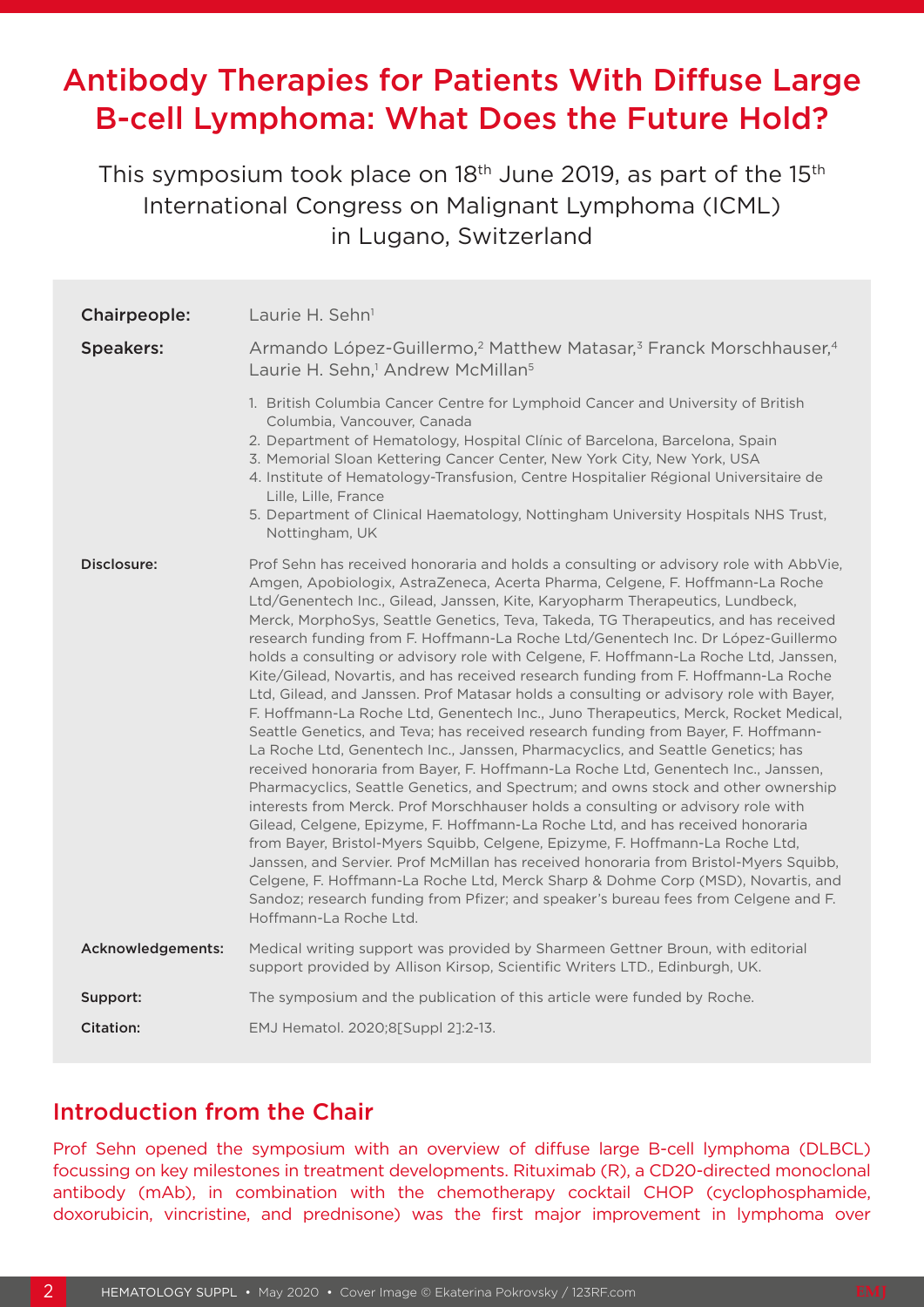chemotherapy. R-CHOP was later approved as first-line management of DLBCL, demonstrating a marked improvement in overall survival (OS).<sup>1,2</sup>

Prof Sehn stressed that there remain unmet needs in DLBCL treatment, especially among relapsed and refractory (R/R) DLBCL patients.

*[CLICK HERE TO VIEW PROF SEHN'S INTRODUCTION](https://youtu.be/rqPlphcBvBw)*

## Diffuse Large B-Cell Lymphoma: What Options do Patients Have for First-Line Treatment?

## Doctor Armando López-Guillermo

Dr López-Guillermo introduced DLBCL as the most common aggressive non-Hodgkin lymphoma (NHL) subtype in the Western world, constituting 30-58% of all lymphomas.<sup>3-7</sup>

DLBCL was considered an incurable disease until the advent of polychemotherapy (e.g., CHOP) in the 1970s, rendering DLBCL a curable disease for some patients.<sup>8-10</sup> In recent decades, treatment options have evolved significantly; in 1997, R became the first mAb approved for the treatment of NHL.<sup>11</sup> In DLBCL, R-CHOP demonstrated substantial improvements in OS compared with CHOP alone,<sup>12</sup> becoming the gold standard for these patients.

Despite improved OS provided by R-CHOP, one-third of patients remain either refractory to initial therapy or relapse after treatment, and their prognosis remains poor.13

#### Heterogeneity of Subtypes

DLBCL is a heterogeneous disease comprising several distinct subgroups, with varied prognoses and clinical outcomes. Several new subcategories of lymphomas have been recognised by the World Health Organization (WHO) in the 2016 classifications, including the cell of origin (COO) germinal centre B-cell-like (GCB) and activated B-cell-like (ABC) subgroups, and the issue of *MYC*, *BCL2,* and *BCL6* alterations. A new category, the 'high-grade B-cell lymphoma' (with and without *MYC* and *BCL2* or *BCL6* translocations), has emerged.<sup>14,15</sup>

Dr López-Guillermo emphasised that characterisation and risk stratification of DLBCL subgroups is an evolving process and

ongoing efforts to tailor therapy based on the different oncogenic pathways require COO classification.14-20 Although gene expression profiling is not routinely available, surrogate algorithms based on immunohistochemistry or quantification of RNA transcripts provide concordant results and are acceptable.<sup>21</sup> Most studies have reported poorer outcomes among ABC-type DLBCL patients.<sup>14,22</sup>

The WHO 2016 update also recognised the rearrangement of *MYC* and *BCL2* and/or *BCL6* (referred to as 'double-hits' or 'triple-hits' [DT/ TH]) as new adverse prognostic markers, as well as their immunohistochemical co-expression of MYC and BCL2 and/or BCL6 proteins (defined as 'double-expressors' [DE]). Expression does not equate to rearrangement; DE are not the same as DH/TH.<sup>15,23</sup> Patients with high-grade B-cell lymphoma have poor outcomes and tend to be older, present with advanced stage, have high-risk International Prognostic Index (IPI), and exhibit central nervous system involvement. DH, which constitute 5-10% of DLBCL, are of germinal centre B-cell type.<sup>14-16,19,22</sup>

#### CAN WE IMPROVE ON R-CHOP?

In the last decade, multiple efforts have been made to improve the clinical outcomes of DLBCL, primarily focussing on increasing the intensity and density of current therapies, addressing maintenance, and introducing novel antibody therapies, immunomodulatory drugs, and small molecules in combination with R-CHOP.

#### Intensification of Chemotherapy

Attempts to improve the efficacy of first-line therapy through dose-dense and dose-intensified regimens, the use of different induction schedules, or the early intensification of R administration have not demonstrated any survival advantage as compared with standard R-CHOP.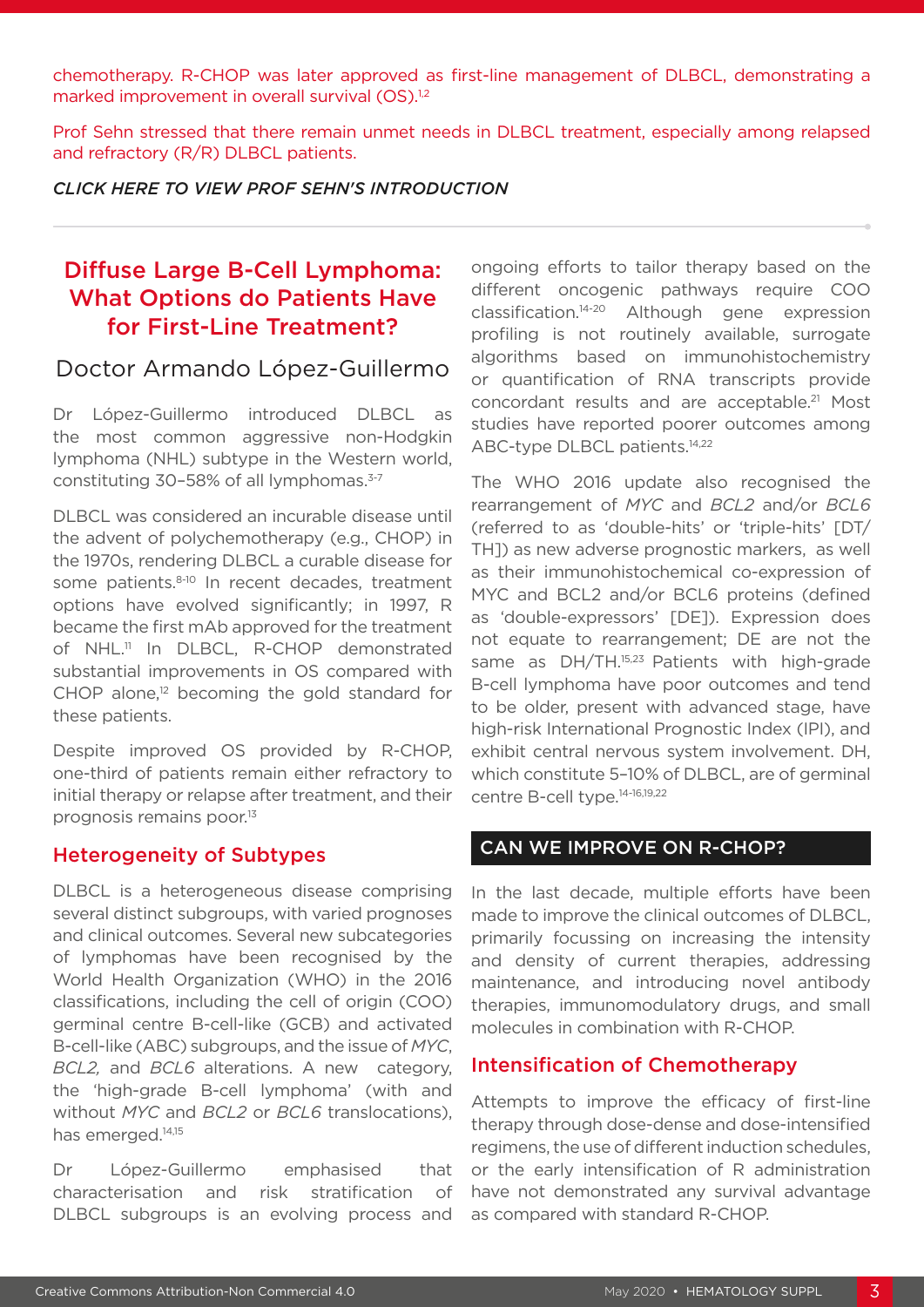The only positive trial published comparing dose-intensive R-ACVBP (R, doxorubicin, cyclophosphamide, vindesine, bleomycin, and prednisone) with subsequent sequential consolidation versus R-CHOP reported superior progression-free survival (PFS) and OS in the intensified R-ACVBP group in young patients with only one adverse prognostic factor, as defined by the age-adjusted IPI.<sup>24</sup>

Two Phase III trials comparing dose intensification with  $14$ -day versus 21-day cycles<sup>25</sup> concluded that R-CHOP-14 was not superior to R-CHOP-21; there was no survival advantage of R-CHOP-14 over R-CHOP-21. Furthermore, no molecular or clinical subgroup benefitted from dose intensification in the study.25,26

Regarding infusional regimens, Bartlett et al.<sup>27</sup> showed that although some subset differences are seen with DA-EPOCH-R (doseadjusted etoposide, prednisone, vincristine, cyclophosphamide, doxorubicin, and R) versus R-CHOP, OS remains consistent across the full population.

Finally, several randomised control trials (RCT) evaluating the role of up-front autologous stem-cell transplantation (ASCT) following R-CHOP (as consolidation treatment) have not validated an OS benefit for these patients.4,24,28-30

#### Maintenance

Dr López-Guillermo confirmed that maintenance does not play a role in the first-line therapy of DLBCL: however, Thieblemont et al.<sup>31</sup> recently demonstrated significantly prolonged PFS (but not OS) in a group of elderly DLBCL patients randomly assigned lenalidomide as maintenance therapy versus placebo following complete or partial response (CR/PR) to R-CHOP.

#### Antibodies

Results of the GOYA trial indicated that replacement of R-CHOP with obinutuzumab (a glycoengineered, Type II, anti-CD20 mAb) in combination with CHOP did not improve PFS or OS in frontline treatment of DLBCL.<sup>2</sup>

#### Immunomodulatory drugs and small molecules with targeted action

Several recent randomised trials mainly targeting ABC phenotypes are investigating the survival benefit of immunomodulatory drugs (e.g., IMiD) or other small molecules added to standard R-CHOP. No survival benefit with bortezomib-R-CHOP, ibrutinib-R-CHOP, or lenalidomide-R-CHOP versus R-CHOP in frontline DLBCL has been observed.<sup>32-35</sup>

## FIRST-LINE DIFFUSE LARGE B-CELL LYMPHOMA: WHERE DO WE STAND NOW?

Dr López-Guillermo reiterated that there remains a group of patients with poor outcomes despite treatment with R-CHOP. Several targeted therapies and small molecules have been evaluated to improve R-CHOP; however, the main challenges remain to improve CR rates and to avoid relapse.

#### *[CLICK HERE TO VIEW DR LÓPEZ-](https://youtu.be/PznzvraoT4M)[GUILLERMO'S PRESENTATION](https://youtu.be/PznzvraoT4M)*

## What is Next for Patients who Relapse or are Refractory to Treatment?

## Professor Matthew Matasar

Prof Matasar opened by reiterating the persistent unmet needs of R/R DLBCL patients.<sup>36</sup> Approximately 50% of R/R DLBCL patients are eligible for ASCT, and only half of those will be cured by transplant. Patients who are transplantineligible or who relapse following transplant have few treatment options, with survival measured in terms of months.<sup>37</sup>

Response rates subsequent to salvage therapy remain low in patients with R/R DLBCL, as highlighted by the SCHOLAR-1 data. For patients with refractory DLBCL, the objective response rate was 26% (CR: 7%) to the next line of therapy.<sup>38</sup>

## Transplant-Eligible Patients

Platinum-based salvage therapy prior to transplant remains the standard of care for transplant-eligible patients; however, there is no one universally accepted or preferred (combination) platinum-based programme. Several different salvage regimens have been evaluated in several trials, including standard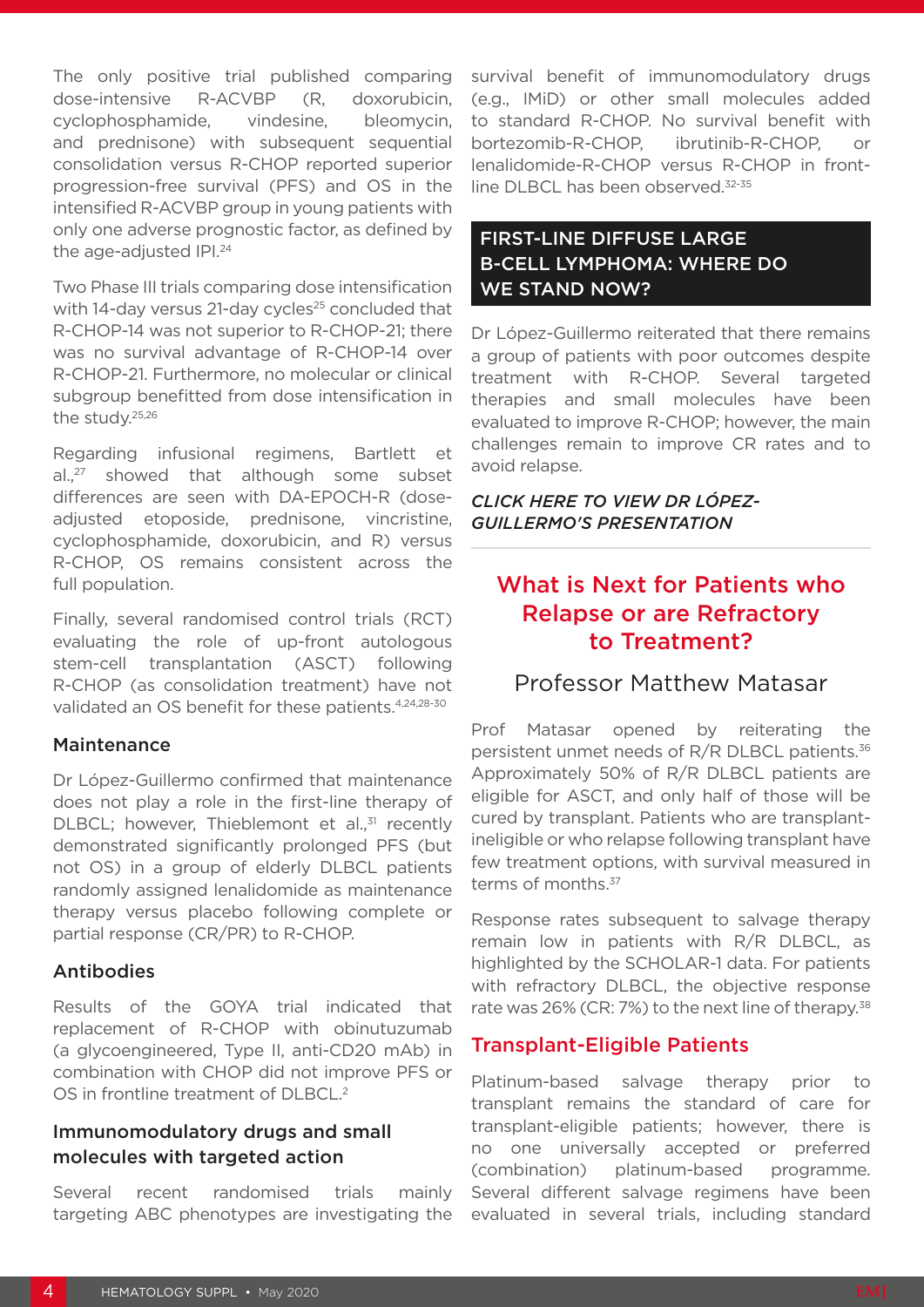R-DHAP (dexamethasone, cytarabine, cisplatin) versus R-ICE (ifosfamide, carboplatin, etoposide), R-GDP (gemcitabine, dexamethasone, cisplatin), or O (ofatumumab)-DHAP, all of which have demonstrated poor outcomes.<sup>36,39-41</sup>

Prof Matasar noted that cross-study comparisons are difficult because of the heterogeneity of studies as well as the variability in inclusion criteria and evolution of response criteria over time.<sup>42</sup>

There is a lack of real-world data to describe treatment patterns in  $R/R$  patients. Herrera et al.<sup>43</sup> looked at practice patterns in the US community setting and reported a wide variance in treatment regimes. Approximately one-third of patients received R-ICE at some point in their relapse course; 20% of patients received R-GemOx (gemcitabine + oxaliplatin), and BR (bendamustine + R) was administered to approximately 10% of the population studied.<sup>43</sup>

Although bendamustine is not a U.S. Food and Drug Administration (FDA)-approved treatment for DLBCL in any line of therapy, as monotherapy it has shown encouraging efficacy with relatively mild toxicity in R/R DLBCL and is frequently used as one of several regimens in this position. Using real-world data, Ionescu-Ittu et al.<sup>44</sup> retrospectively compared BR to R-GemOx in transplant-ineligible R/R DLBCL patients, reporting a median OS of 11–13 months, and comparable OS rates for BR and R-GemOx, respectively.

## Targeted Therapies in Relapsed/Refractory Patients

There is a paucity of published data around the efficacy of small molecules in R/R DLBCL. Preliminary analysis of a Phase III study comparing lenalidomide monotherapy with the investigator's choice of monotherapy (e.g., gemcitabine, R, etoposide, or oxaliplatin) suggests similar OS, with lenalidomide showing benefits largely limited to ABC-type DLBCL.45

Ibrutinib has also shown efficacy in patients with ABC subtypes, especially among those exhibiting DE (overall response rate [ORR]: 47%; CR: 37%):<sup>46</sup> however, response to ibrutinib monotherapy tends to be brief, with median PFS and OS of 5.5 months and 8.2 months, respectively.46 Prof Matasar was of the opinion that while ibrutinib has some activity, perhaps monotherapy may not be the best way of administering it.

Chimeric antigen receptor T-cells (CAR-T) are emerging as a novel treatment modality; they have demonstrated activity, inducing durable CR lasting >2 years in some patients.

Two ongoing multicentre trials, ZUMA-1 and JULIET, have recently published safety and efficacy of two anti-CD19 CAR-T (ZUMA-1: axicabtagene ciloleucel; JULIET: tisagenlecleucel) in patients with refractory DLBCL.<sup>47,48</sup> The median follow-up time in ZUMA-1 and JULIET was 27.1 months and 14.1 months, respectively. The results in both trials were significant with regard to the primary endpoint. ZUMA-1 reported best ORR of 82% (CR: 54%), a 12-month PFS and OS of 44% and 59%, respectively; likewise, JULIET reported ORR of 52% (CR: 40%), 12-month PFS and OS rates of 83% and 49%, respectively. Results were not without CAR-T-related toxicity: between 11% and 22% of patients experienced a Grade ≥3 cytokine release syndrome; between 12% and 32% experienced a Grade ≥3 neurological adverse event (AE); and between 48% and 58% of patients experienced serious Grade ≥3 AE.47,48 ZUMA-7 is an ongoing trial that will help determine which line of therapy CAR-T cells are best suited.<sup>49</sup>

#### *[CLICK HERE TO VIEW PROF MATASAR'S](https://youtu.be/XNI1FUdBzQ8)  [PRESENTATION](https://youtu.be/XNI1FUdBzQ8)*

## Can Novel Antibody Therapies Improve Outcomes for Patients with Relapsed/Refractory Diffuse Large B-Cell Lymphoma?

## Professor Franck Morschhauser

Immunotherapy is an evolving modality and tremendous advances have been made in targeting the lymphoma microenvironment. Prof Morschhauser began the session by presenting an overview of immune targets and various immunotherapy agents currently under investigation in DLBCL. B-cell malignancies present alternative targets beyond CD20: B cells typically express a variety of antigens including CD19, CD20, CD22, CD30, CD79a, CD79b, and CD45. These targets can be exploited to target B-cell cancers (Figure 1).<sup>50-63</sup>

The focus of Dr Morschhauser's presentation was to highlight and discuss some of the more significant advances recently made in the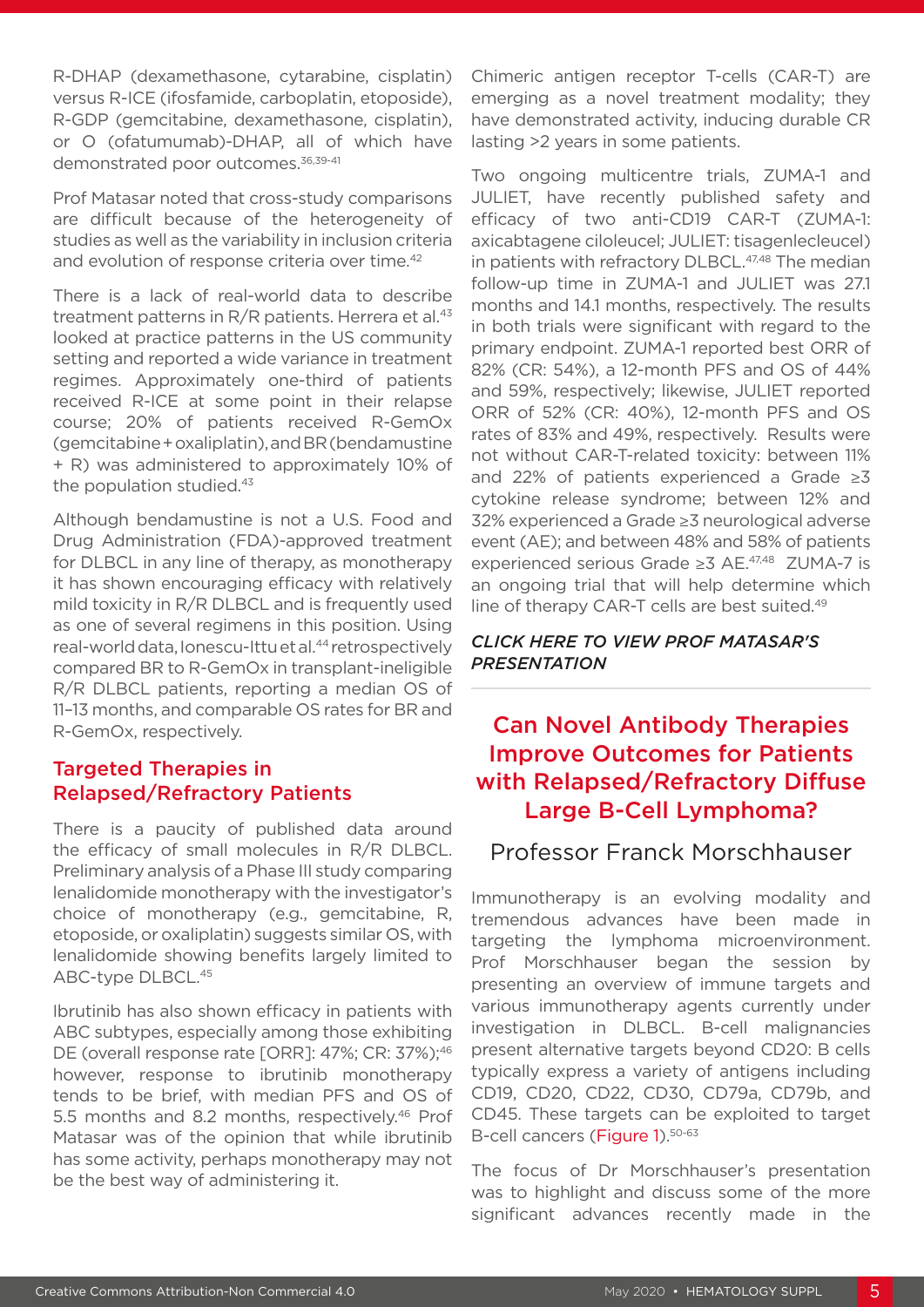antibody field; potential B-cell targets include anti-CD30, anti-CD79, and anti-CD19, whereas potential T-cell targets being explored are PD-1/ PD-L1 immune checkpoint inhibitors, T-cell Ig and mucin-domain containing-3 (TIM-3), anti-CD3 or anti-CD137, and T-cell bispecific antibodies. Targeting macrophages is also being investigated (anti-CD47).

## Potential T-Cell Targets: Anti-PD-1/PD-L1

Nivolumab and pembrolizumab are two PD-1 targeted T-cell checkpoint inhibitory antibodies (humanised IgG4 anti-PD-1 mAb) with promising activity. As a single agent, nivolumab had a favourable safety profile (AE rate: <1%), but with low ORR among patients ineligible for transplant (ORR: 3%) or those who had failed transplant (ORR: 10%).64 Likewise, pembrolizumab has demonstrated low rates of toxicity but with more encouraging response rates (ORR: 45%; CR: 13%) in R/R PMBC patients.65

#### Potential Macrophage Targets: Anti-CD47

CD47 is an antiphagocytic signal that is overexpressed to enable the immune evasion of macrophages and other phagocytes. The Hu5F9-G4 antibody is a macrophage immune checkpoint inhibitor which blocks CD47 and selectively eliminates malignant cells while sparing healthy ones. In combination with R, Hu5F9-G4 enhances macrophage mediated antibody-dependent cellular phagocytosis. In a Phase Ib study, heavily pretreated and refractory to the most recent regimen participants were administered Hu5F9-G4 + R. The combination therapy showed promising activity with ORR of 40% and CR of 33%.60

#### Potential B-Cell Targets: Anti-CD19

CD19 is broadly expressed across the B-lymphocyte lineage and enhances B-cell receptor signalling. In a recent Phase IIa study, the anti-CD19 drug tafasitamab had clinical activity as a single agent in R/R DLBCL. The ORR was 26% and CR rate was 6% in R/R DLBCL patients with a median of two prior therapies, of whom 69% were refractory to R and 74% had relapsed within 12 months of their most recent treatment. A response of 26% is not satisfactory, calling for further combination therapy trials.<sup>66</sup>

The combination of tafasitamab and lenalidomide is currently being investigated in the Phase II L-MIND study. Based on investigator assessments, tafasitamab in combination with lenalidomide has demonstrated encouraging activity. The median PFS was 12.1 months with a median follow-up time of 17.3 months.67-69

#### Bispecific Antibodies

Bispecific antibodies (BsAb) refer to antibodies that can bind two different antigens. If these antigens are on B cells and T cells, they can trigger the formation of an immune synapse.<sup>70-72</sup>



Figure 1: Novel antibody therapies under investigation for diffuse large B-cell lymphoma. ADC: antibody–drug conjugate.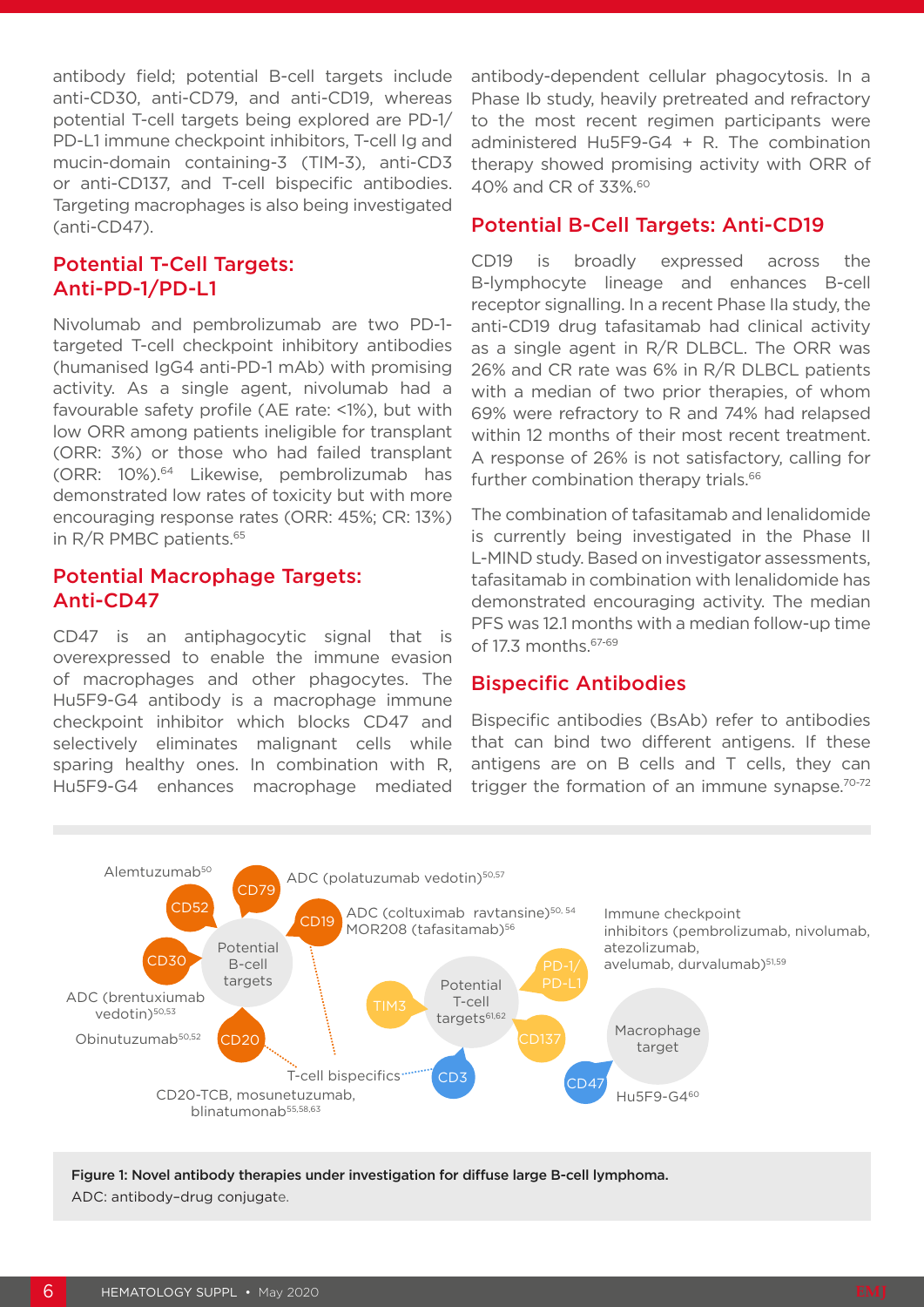There are many different BsAb constructs with different properties.

Blinatumomab is a bispecific construct derived from the variable fragments of two distinct parental murine mAb, binding both CD19 and CD3. In a recent Phase II study, blinatumomab demonstrated moderate efficacy, with an ORR of 37%. This therapy is administered by continuous intravenous infusion for a single 70-day Cycle 1 and an optional 28-day Cycle 2. Results identified 24% of patients with Grade 4 AE and 17% of patients with AE leading to treatment discontinuation.<sup>73</sup>

Mosunetuzumab is a full-length, fully humanised BsAb targeting both CD3 on the surface of T cells and CD20 on the surface of B cells. In the Phase I study of mosunetuzumab monotherapy in heavily pretreated patients with relapsed NHL, 131 patients (38 with follicular lymphoma [FL], 75 with DLBCL or transformed FL, and 18 with other histology) were considered efficacyevaluable. Published data from this study showed mosunetuzumab as having a manageable safety profile with most treatment-related AE being transient and reversible. Mosunetuzumab induces durable CR in late-line DLBCL. The best ORR and CR in this group is reported at 34% and 19%, respectively.74

CD20-TCB (RG6026) is a BsAb with a '2:1' format; it possesses two CD20 binding sites and a CD3 binding site, which enable increased tumour antigen avidity, rapid T-cell activation, and enhanced tumour cell killing. The CD20- TCB antibody was administered in a recent multicentre Phase I trial investigating safety.<sup>63</sup> Patients received escalating doses of CD20-TCB as intravenous infusions with dose escalation guided by a model implementing the Bayesian continuous reassessment method with overdose control. To reduce the potential risk of cytokine release syndrome, a single dose of 1,000 mg obinutuzumab pretreatment was administered 7 days prior to the start of CD20-TCB. Responses were observed from 15 µg onwards. CD20-TCB induced durable CR in late-line R/R indolent and aggressive B-NHL patients with 57% ORR and 29% CR in the 10 mg cohort. CD20-TCB + obinutuzumab pretreatment displayed promising clinical activity with manageable toxicity.<sup>63</sup>

## Antibody–Drug Conjugates

Antibody–drug conjugates (ADC) are tripartite molecules consisting of a mAb, a covalent

linker, and a cytotoxic payload. Many ADC are being investigated for R/R DLBCL in Phase I and II trials.75,76

In a Phase II study, coltuximab ravtansine, which targets CD19, reported a 44% ORR (five complete responses) with Grade <2 haematologic toxicity, ocular disorders, or peripheral neuropathy. However, the activity was not promising in R/R patients, and ORR was <30% with a median PFS of 4.4 months.77

In Prof Morschhauser's opinion, the two ADC that stand out are brentuximab vedotin (a CD30 target) and polatuzumab vedotin (pola), a CD79b target, both of which have a similar chemistry including a protease-cleavable peptide linker and a monomethyl auristatin E (MMAE) payload.<sup>78-81</sup> Brentuximab vedotin is currently indicated for the treatment of adult patients with R/R HL, following ASCT or at least two prior therapies when ASCT or multi-agent chemotherapy is not a treatment option. It is also indicated for the treatment of adult patients with R/R systemic anaplastic large cell lymphoma.

In a recent Phase II study, brentuximab vedotin as single agent or in combination with R in an R/R DLBCL setting was generally well-tolerated and demonstrated similar activity; 44% of patients, regardless of treatment regimen (monotherapy or combination), achieved an ORR of 44% (CR: 17%).82

*[CLICK HERE TO VIEW PROF](https://youtu.be/IQfT2EUdINc)  [MORSCHHAUSER'S PRESENTATION](https://youtu.be/IQfT2EUdINc)*

## Polatuzumab Vedotin: Clinical Data in Relapsed/Refractory Diffuse Large B-Cell Lymphoma

Professor Laurie H. Sehn

### Mechanism of Action

Prof Sehn began by introducing the mechanism of action of pola. CD79b is a B-cell surface antigen present on virtually all mature B cells. Pola is an ADC consisting of an anti-CD79b antibody conjugated to an MMAE payload through a protease-cleavable linker (Figure 2). MMAE is similar in action to vincristine and inhibits B-cell division and growth. Mechanistically, pola exerts its activity by selectively binding to the tumour surface antigen, followed by rapid internalisation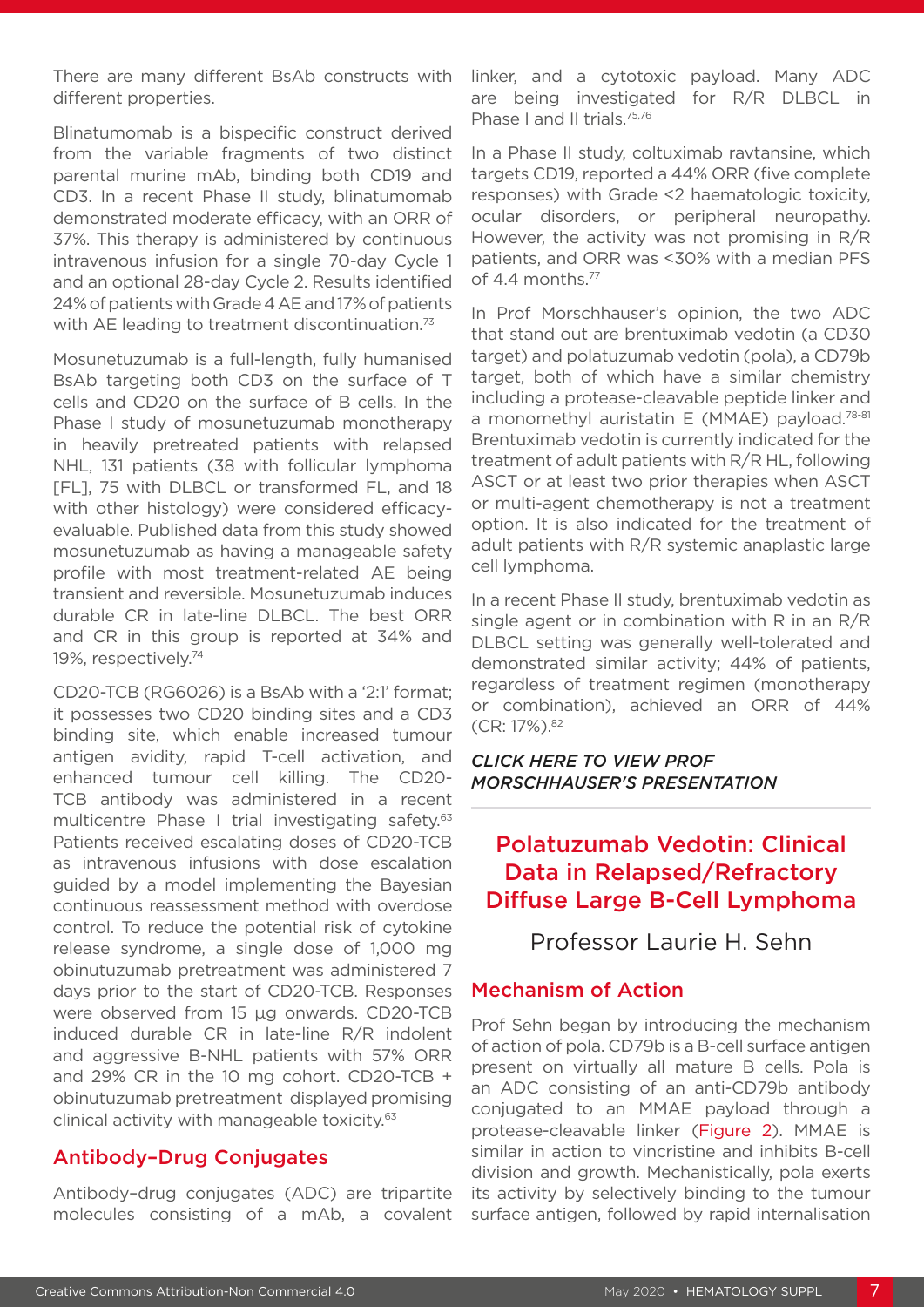and degradation by lysosomes. The release of the cytotoxic MMAE payload then causes a disruption of microtubules leading to cellular apoptosis and cell death. It is believed that after apoptosis, some of the MMAE disseminates into the surrounding microenvironment supporting the tumour cells, suggesting a multi-modal mechanism of action.79,83,84

## GO29365: A Randomised Phase II Trial of Pola-BR Versus Bendamustine + Rituximab

Study design and preliminary results have been previously described.85,86 Briefly, GO29365 is a global, Phase Ib/II randomised study evaluating the safety, tolerability, and activity of pola in combination with BR in  $R/R$  FL or  $R/R$  DLBCL.<sup>85</sup> Prof Sehn focussed solely on DLBCL results.

In the Phase II randomised portion of the trial, baseline characteristics of patients (n=80) were generally comparable between the arms; the median age of participants ranged from 67 to 71 years, and the majority had advanced-stage disease with a duration of response (DoR) to the last treatment of <12 months in 80% of patients. Around 80% were refractory to their prior therapy and approximately 50% in the pola-BR arm were primary refractory. Patients had received a median of two prior therapies (range: 1–7 prior therapies in the pola-BR arm, and 1–5 in the BR alone arm). 85,86

Patients were randomly assigned (1:1) to receive pola-BR or BR for six (21-day) cycles. The results of the primary analysis at the 22.3-month followup showed that the pola-BR cohort demonstrated significantly higher ORR (45% versus 18%; p=0.008) and CR (40% versus 18%; p=0.026) compared with the BR alone cohort, regardless of prior treatment status (number of prior line of therapy, refractory, or relapse). Significantly longer DoR (median 10.3 months versus 4.1 months; hazard ratio [HR]: 0.44; p=0.0321) and PFS (median 7.6 months versus 2.0 months; HR: 0.34; p=0.0001) were also seen in the pola-BR cohort compared with BR alone. Furthermore, at the time of analysis, seven patients (18%) in the pola-BR cohort continued to have an ongoing response of >20 months duration. The efficacy of pola-BR was observed regardless of COO or DE status. 85,86

Updated clinical data with an additional 6 months follow-up has been pooled together with the six patients from the Phase I safety run-in to look at the trends in long-term survival (median follow-up 27.6 months, maximum follow-up 45.9 months). At 24 months, 31.4% of patients had not progressed; 22.0% of pola-BR patients remain in complete remission at last follow-up (ongoing DoR of >20 months), with only one patient having received subsequent therapy (allogeneic transplant) (Figure 3).<sup>87</sup>

Pola-BR was well-tolerated; toxicities were generally low grade in nature. Compared with BR, the triple combination demonstrated a slight step-up in toxicity. Infections and cytopaenias were the most commonly Grade 3–4 AE. Pola-BR had higher rates of Grade 3–4 cytopenias (neutropenia, thrombocytopenia,, lymphopaenia, and anaemia) compared with BR, but these did not lead to higher rates of Grade 3–4 infection or result in the need for more transfusions.<sup>87</sup>



Figure 2: The structure of polatuzumab vedotin: an antibody–drug conjugate targeted to CD79b. Fc: fragment crystallisable; MMAE: manomethyl auristatin E.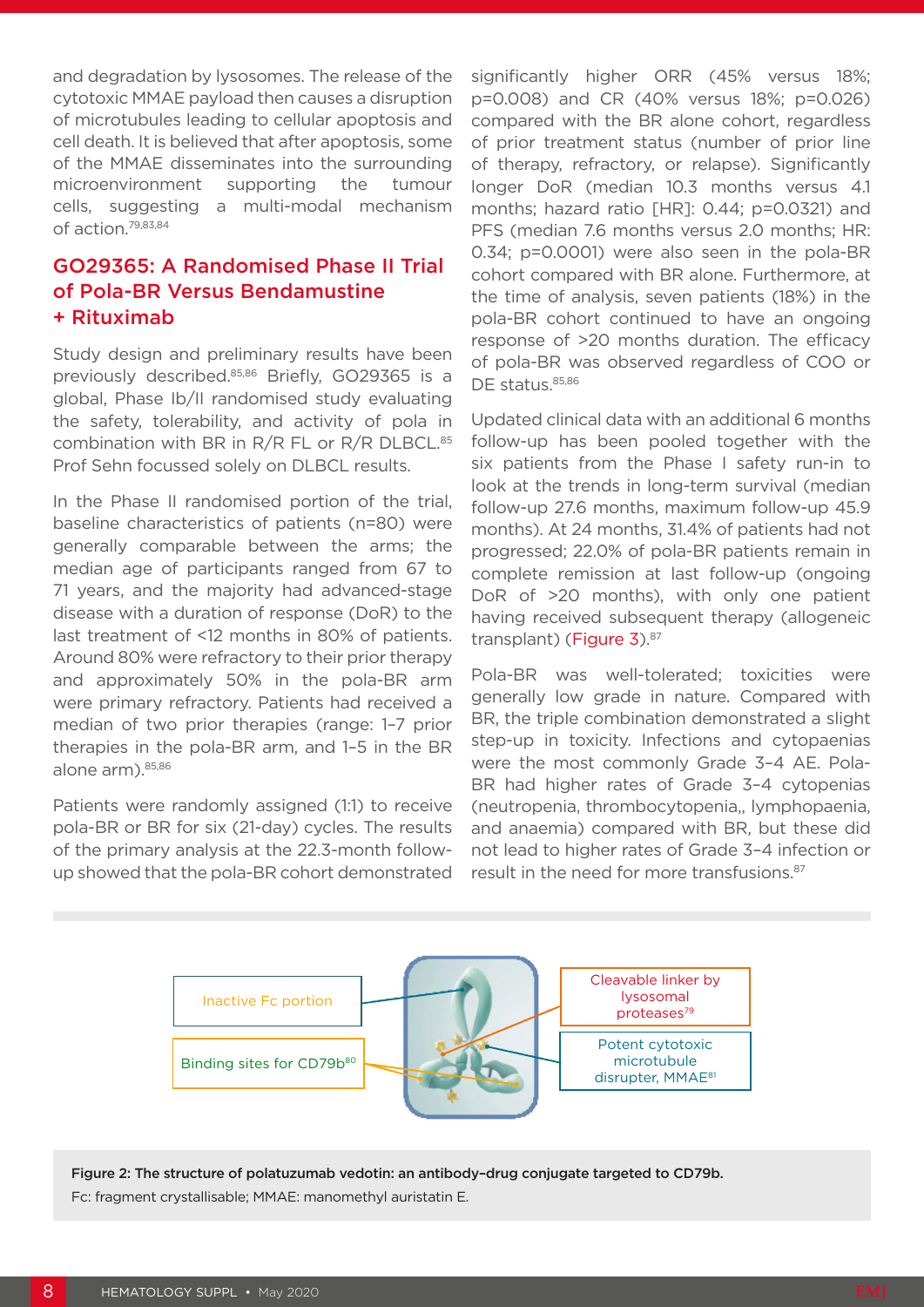

Maximum follow-up: 45.9 months; median follow-up: 27.6 months



This is the first RCT in this patient population to have demonstrated improvement in survival. Pola-BR recently received FDA approval for the treatment of adult patients with R/R DLBCL, not otherwise specified, after at least two prior therapies, and is awaiting European Medicines Agency (EMA) approval.<sup>88</sup>

#### *[CLICK HERE TO VIEW PROF SEHN'S](https://youtu.be/8fuhws4q9wo)  [PRESENTATION](https://youtu.be/8fuhws4q9wo)*

## The Future of Relapsed/ Refractory Diffuse Large B-Cell Lymphoma Treatment Landscape

### Professor Andrew McMillan

Prof McMillan opened with a breakdown of prognoses following outcomes from newly diagnosed DLBCL patients, as well as for those who experience R/R. He concluded that new curative options are needed at all levels and in all settings.

A clear standard of care is warranted in R/R DLBCL patients ineligible for ASCT. In recent years, with remarkable progress in the field of immunotherapy, new therapeutic regimens targeting B cells, T cells, and macrophages, have been developed, and new agents including pola-BR, CAR-T, and bispecifics have entered the therapeutic arena at various settings with promising efficacy.

#### Pola in Front-Line Therapy

GO29044 was a Phase Ib/II study that evaluated the safety and tolerability of pola in combination with R or obinutuzumab and cyclophosphamide, doxorubicin, and prednisone (CHP) in patients with previously untreated DLBCL and an IPI score of 2–5.89,90 This was an open-label, nonrandomised multicentre study composed of a Phase Ib dose escalation to a maximum pola dose of 1.8 mg/kg, followed by a Phase II dose expansion. Results of this pilot study were recently published by Tilly et al.<sup>89</sup> Preliminary clinical activity of pola was promising with an ORR of 89%, CR of 77%, and PR of 12% (median follow-up time of 21.5 months). The safety was as expected and manageable; the most common AE of Grade 3 or worse were neutropenia (30%), febrile neutropenia (18%), and thrombocytopenia (9%).

Pola is currently being investigated in POLARIX,<sup>91</sup> an ongoing Phase III placebo-controlled trial with a direct comparison of pola-R-CHP to standard R-CHOP in patients with previously untreated DLBCL and an IPI score of 2–5. The primary endpoint is PFS as assessed by investigator.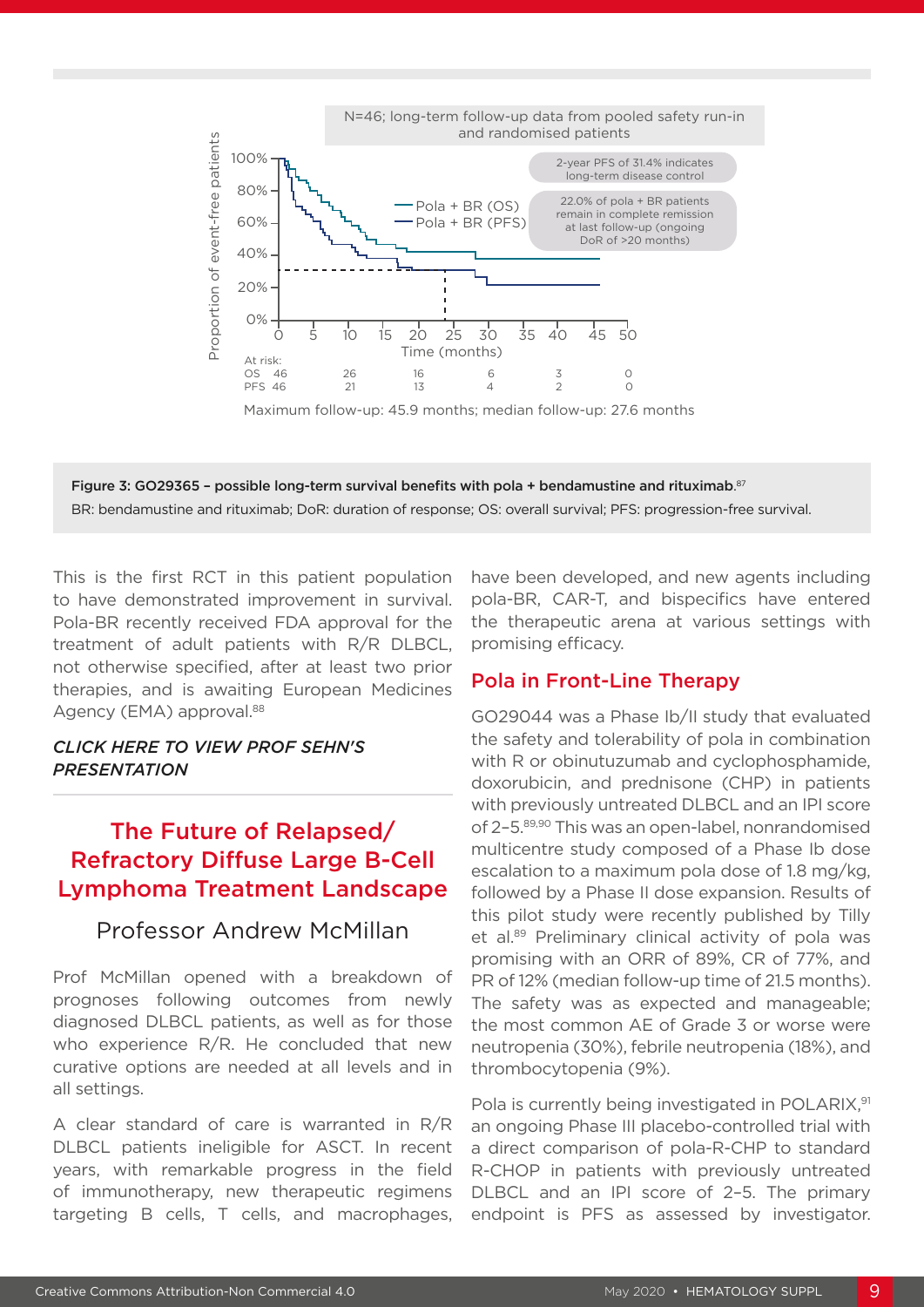Secondary outcome measures include event-free survival, CR, and OS.<sup>91,92</sup>

## Pola in Relapsed/Refractory Diffuse Large B-Cell Lymphoma

Prof McMillan discussed the potential role of pola in R/R DLBCL, in particular for patients ineligible for transplant. As Prof Sehn raised, pola-BR represents a clinically meaningful improvement for R/R DLBCL patients where standard treatment options fail. The choice of pola-BR was a pragmatic decision to avoid neurological toxicity from an R-CHOP chemotherapy partner; however, as R-GemOx is frequently used in R/R transplant ineligible populations, a randomised Phase III study comparing pola-R-GemOx to R-GemOx in R/R DLBCL has recently begun.<sup>93</sup>

Pola will also be investigated in combination with R-ICE in a Phase III study as a bridge to transplant. As ICE is platinum-based, caution is advised due to the risk of neurotoxicity.

#### *[CLICK HERE TO VIEW PROF MCMILLAN'S](https://youtu.be/kKlzFcL0wwg)  [PRESENTATION](https://youtu.be/kKlzFcL0wwg)*

## Closing Remarks

## Professor Laurie H. Sehn

Prof Sehn closed the symposium by summarising the key learnings for both first-line and R/R DLBCL.

- **>** Currently, R-CHOP remains the gold standard in treating first-line DLBCL, but there is still a need to increase the number of patients cured. Targeted therapies (mAb) and small molecules have been investigated, but there has been little improvement to date in treating firstline DLBCL. The POLARIX Phase III study of pola-R-CHP versus R-CHOP may provide an opportunity to improve first-line treatment.
- **>** A variety of anti-CD20/chemotherapy combinations are currently used to treat R/R DLBCL patients, but without strong supporting evidence for any particular one.
- **>** GO29365 has been the first positive RCT supporting pola-BR as a novel therapy for transplant-ineligible R/R DLBCL patients; the recent FDA approval of pola-BR for the treatment of R/R DLBCL after at least two prior therapies was based on the GO29365 results.
- **>** CAR-T are approved in third-line and above DLBCL, but stringent eligibility criteria exist that can make access challenging.

#### References

- 1. Czuczman MS et al. Treatment of patients with low-grade B-cell lymphoma with the combination of chimeric anti-CD20 monoclonal antibody and CHOP chemotherapy. J Clin Oncol. 1999;17(1):268-76.
- 2. Vitolo U et al. Obinutuzumab or rituximab plus cyclophosphamide, doxorubicin, vincristine, and prednisone in previously untreated diffuse large B-cell lymphoma. J Clin Oncol. 2017;35(31):3529-37.
- 3. National Cancer Institute (NCI). Cancer stat facts: NHL - Diffuse large B-cell lymphoma (DLBCL). 2019. Available at: https://seer.cancer. gov/statfacts/html/dlbcl.html. Last accessed: 06 September 2019.
- 4. Tilly H et al. Diffuse large B-cell lymphoma (DLBCL): ESMO Clinical Practice Guidelines for diagnosis, treatment and follow-up. Ann Oncol.

2015;26(Suppl 5):v116-25.

- 5. International Agency for Research on Cancer (IARC). World cancer report. 2014. Available at: https:// www.drugsandalcohol.ie/28525/1/ World%20Cancer%20Report.pdf. Last accessed: 06 September 2019.
- 6. The Non-Hodgkin's Lymphoma Classification Project. A clinical evaluation of the international lymphoma study group classification of non-Hodgkin's lymphoma. Blood. 1997;89(11):3909-18.
- 7. Swerdlow SH et al. WHO Classification of Tumours of the Haematopoietic and Lymphoid Tissues. Revised 4th ed Lyon, France: IARC; 2017.
- 8. Lakhtakia R, Burney I. A historical tale of two lymphomas: Part II: non-Hodgkin lymphoma. Sultan Qaboos

Univ Med J. 2015;15(3):e317-21.

- 9. Galton DAG et al. Clinical trials of p-(di-2-chloroethylamine) phenylbutyric acid (CB 1348) in malignant lymphoma. Br Med J. 1955;2(4949):1172-6.
- 10. DeVita VT et al. Advanced diffuse histiocytic lymphoma, a potentially curable disease. Lancet. 1975;1(7901):248-50.
- 11. Coiffier B et al. CHOP chemotherapy plus rituximab compared with CHOP alone in elderly patients with diffuse large-B-cell lymphoma. N Engl J Med. 2002;346(4):235-42.
- 12. Feugier P et al. Long-term results of the R-CHOP study in the treatment of elderly patients with diffuse large B-cell lymphoma: a study by the Groupe d'Etude des Lymphomes de l'Adulte. J Clin Oncol.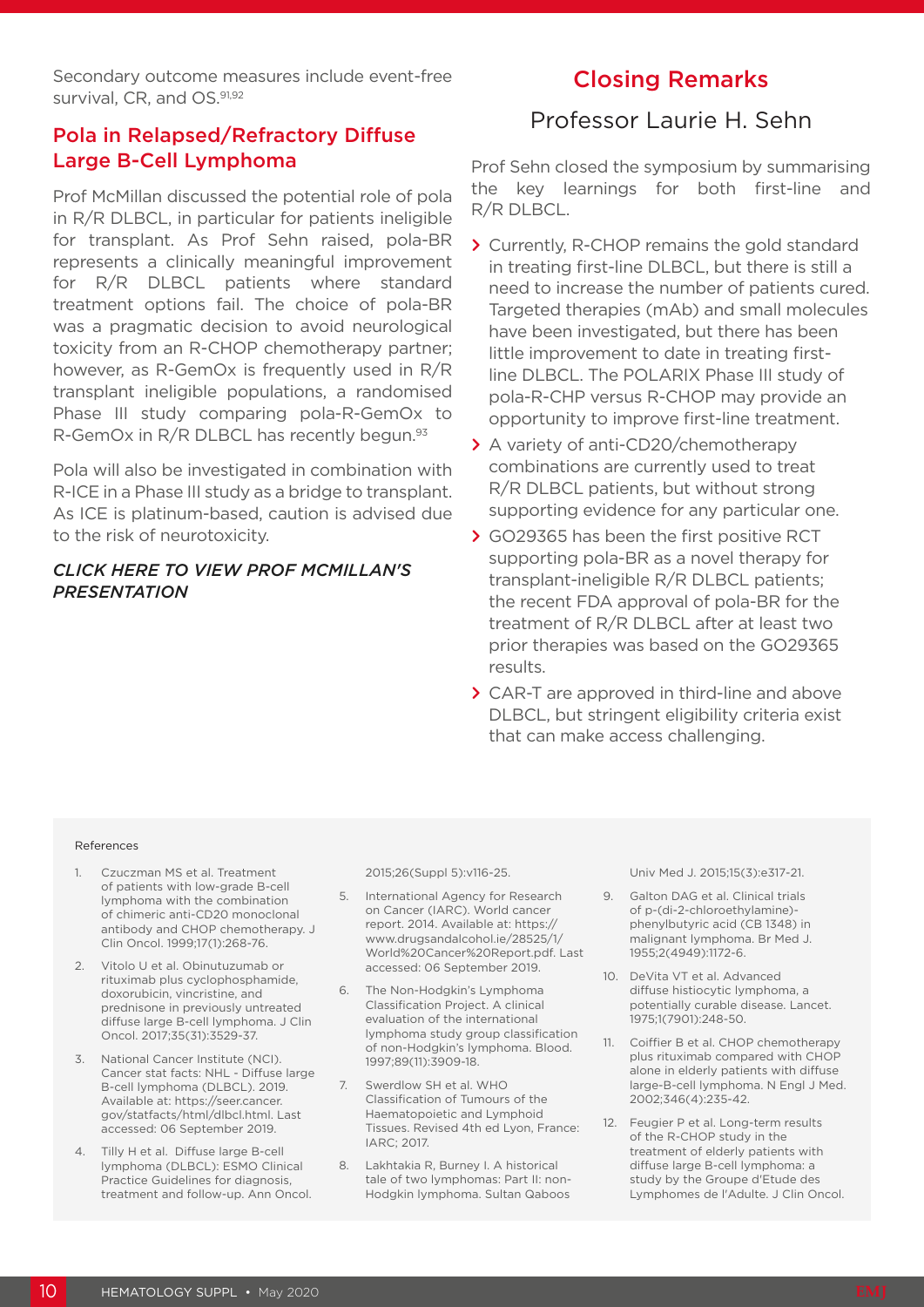2005;23(18):4117-26.

- 13. Thieblemont C et al. Non-Hodgkin's lymphoma in very elderly patients over 80 years. A descriptive analysis of clinical presentation and outcome. Ann Oncol. 2008;19(4):774-9.
- 14. Barrans S et al. Rearrangement of MYC is associated with poor prognosis in patients with diffuse large B-cell lymphoma treated in the era of rituximab. J Clin Oncol. 2010;28(20):3360-5.
- 15. Swerdlow SH et al. The 2016 revision of the World Health Organization classification of lymphoid neoplasms. Blood. 2016;127(20):2375-90.
- 16. Rosenwald A et al. The use of molecular profiling to predict survival after chemotherapy for diffuse large-B-cell lymphoma. N Engl J Med. 2002;346(25):1937-47.
- 17. Ok CY et al. EBV-positive diffuse large B-cell lymphoma of the elderly. Blood. 2013;122(3):328-40.
- 18. Reddy A et al. Genetic and functional drivers of diffuse large B cell lymphoma. Cell. 2017;171(2):481-94.
- 19. Schmitz R et al. Genetics and pathogenesis of diffuse large B-cell lymphoma. N Engl J Med. 2018;378(15):1396-407.
- 20. Chapuy B et al. Molecular subtypes of diffuse large B cell lymphoma are associated with distinct pathogenic mechanisms and outcomes. Nat Med. 2018;24(5):679-90.
- 21. Scott DW et al. Determining cell-oforigin subtypes of diffuse large B-cell lymphoma using gene expression in formalin-fixed paraffin-embedded tissue. Blood. 2014;123(8):1214-7.
- 22. Lenz G et al. Stromal gene signatures in large-B-cell lymphomas. N Engl J Med. 2008;359(22):2313-23.
- 23. Friedberg JW. How I treat double-hit lymphoma. Blood. 2017;130(5):590-6.
- 24. Récher C et al. Intensified chemotherapy with ACVBP plus rituximab versus standard CHOP plus rituximab for the treatment of diffuse large B-cell lymphoma (LNH03-2B): an open-label randomised Phase 3 trial. Lancet. 2011;378(9806):1858-67.
- 25. Delarue R et al. Dose-dense rituximab-CHOP compared with standard rituximab-CHOP in elderly patients with diffuse large B-cell lymphoma (the LNH03-6B study): a randomised Phase 3 trial. Lancet Oncol. 2013;14(6):525-33.
- 26. Cunningham D et al. Rituximab plus cyclophosphamide, doxorubicin, vincristine, and prednisolone in patients with newly diagnosed diffuse large B-cell non-Hodgkin lymphoma: a Phase 3 comparison of dose intensification with 14 day versus 21-day cycles. Lancet. 2013;381(9880):1817-26.
- 27. Bartlett NL et al. Dose-adjusted

EPOCH-R compared with R-CHOP as frontline therapy for diffuse large B-cell lymphoma: clinical outcomes of the Phase III intergroup trial alliance/CALGB 50303. J Clin Oncol. 2019;37(21):1790-99.

- 28. Vitolo U et al. Rituximab dose-dense chemotherapy followed by intensified high-dose chemotherapy and autologous stem cell transplantation (HDC+ASCT) significantly reduces the risk of progression compared to standard rituximab dose-dense chemotherapy as first line treatment in young patients with high-risk (aa-IPI 2–3) diffuse large B-cell lymphoma (DLBCL): final results of Phase III randomized trial DLCL04 of the Fondazione Italiana Linfomi (FIL). Blood 2012;120:6882.
- 29. Stiff PJ et al. Autologous transplantation as consolidation for aggressive non-Hodgkin's lymphoma. N Engl J Med. 2013;369(18):1681-90.
- 30. Schmitz N et al. Conventional chemotherapy (CHOEP-14) with rituximab or high-dose chemotherapy (MegaCHOEP) with rituximab for young, high-risk patients with aggressive B-cell lymphoma: an open-label, randomised, Phase 3 trial (DSHNHL 2002-1). Lancet Oncol. 2012;13(12):1250-9.
- 31. Thieblemont C et al. Lenalidomide maintenance compared with placebo in responding elderly patients with diffuse large B-cell lymphoma treated with first-line rituximab plus cyclophosphamide, doxorubicin, vincristine, and prednisone. J Clin Oncol. 2017;35(22):2473-81.
- 32. Davies A et al. Gene-expression profiling of bortezomib added to standard chemoimmunotherapy for diffuse large B-cell lymphoma (REMoDL-B): an open-label, randomised, Phase 3 trial. Lancet Oncol. 2019;20(5):649-62
- 33. Younes A et al. Randomized Phase III trial of ibrutinib and rituximab plus cyclophosphamide, doxorubicin, vincristine, and prednisone in nongerminal center B-cell diffuse large B-cell lymphoma. J Clin Oncol. 2019;37(15):1285-95.
- 34. Vitolo U et al. ROBUST: first report of Phase III randomized study of lenalidomide/R-CHOP (R2-CHOP) vs placebo/R-CHOP in previously untreated ABC-type diffuse large B-cell lymphoma. Hematol Oncol. 2019;37(S2):36-7.
- 35. Nowakowski GS et al. Variable global distribution of cell-oforigin from the ROBUST Phase 3 study in diffuse large B-cell lymphoma. Haematologica. 2019;pii(haematol.2019):220475. [Epub ahead of print].
- 36. Sehn LH, Gascoyne RD. Diffuse large B-cell lymphoma: optimizing outcome in the context of clinical and biologic heterogeneity. Blood.

2015;125(1):22-32.

- 37. Rovira J et al. Prognosis of patients with diffuse large B cell lymphoma not reaching complete response or relapsing after frontline chemotherapy or immunochemotherapy. Ann Hematol. 2015;94(5):803-12.
- 38. Crump M et al. Outcomes in refractory diffuse large B-cell lymphoma: results from the international SCHOLAR-1 study. Blood. 2017;130(16):1800-8.
- 39. Gisselbrecht et al. Salvage regimens with autologous transplantation for relapsed large B-cell lymphoma in the rituximab era. J Clin Oncol. 2010;28(27):4184-90.
- 40. Crump M et al. Randomized comparison of gemcitabine, dexamethasone, and cisplatin versus dexamethasone, cytarabine, and cisplatin chemotherapy before autologous stem-cell transplantation for relapsed and refractory aggressive lymphomas: NCIC-CTG LY.12. J Clin Oncol. 2014;32(31):3490-6.
- 41. van Imhoff GW et al. Ofatumumab versus rituximab salvage chemoimmunotherapy in relapsed or refractory diffuse large B-cell lymphoma: the ORCHARRD study. J Clin Oncol. 2017;35(5):544-51.
- 42. Thuresson P-O et al. A systematic review of the clinical efficacy of treatments in relapsed or refractory diffuse large B-cell lymphoma (R/R DLBCL). PF310. 24th Congress of EHA, 13-16 June, 2019.
- 43. Herrera AF et al. PET-adapted nivolumab +/- ICE as initial salvage therapy in relapsed/refractory Hodgkin lymphoma. Hematol Oncol. 2019;37(S2):428-9.
- 44. Ionescu-Ittu R et al. Comparable overall survival with rituximabbendamustine (R-Benda) and rituximab-gemcitabine-oxaliplatin (R-GemOx) when used as secondline (2L) treatment for diffuse large B-cell lymphoma (DLBCL): a real-world study using US veterans health administration data. Blood. 2018;132:1711.
- 45. Czuczman MS et al. A Phase 2/3 multicenter, randomized, openlabel study to compare the efficacy and safety of lenalidomide versus investigator's choice in patients with relapsed or refractory diffuse large B-Cell lymphoma. Clin Cancer Res. 2017;23(15):4127-37.
- 46. Landsburg DJ et al. Outcomes of patients with relapsed/refractory double-expressor B-cell lymphoma treated with ibrutinib monotherapy. Blood Adv. 2019;3(2):132-5.
- 47. Locke FL et al. Long-term safety and activity of axicabtagene ciloleucel in refractory large B-cell lymphoma (ZUMA-1): a single-arm, multicentre, Phase 1-2 trial. Lancet Oncol.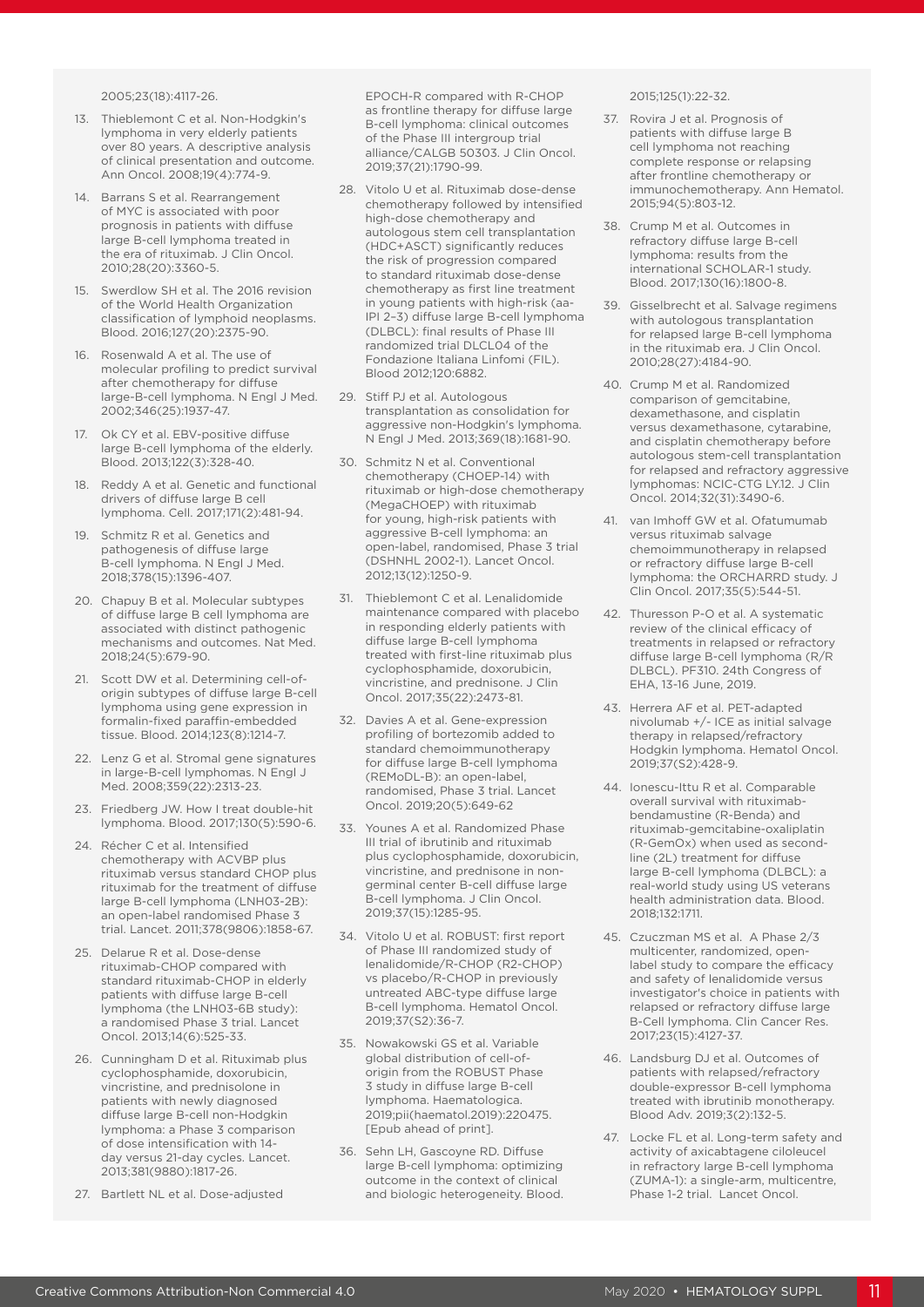2019;20(1):31-42.

- 48. Schuster SJ. Tisagenlecleucel in adult relapsed or refractory diffuse large B-cell lymphoma. N Engl J Med. 2019;380(1):45-56.
- 49. ClinicalTrials.gov. Efficacy of axicabtagene ciloleucel compared to standard of care therapy in subjects with relapsed/refractory diffuse large B cell lymphoma (ZUMA-7). 2019. Available at: https://clinicaltrials. gov/ct2/show/NCT03391466. Last accessed: 08 September 2019.
- 50. Camicia R et al. Novel drug targets for personalized precision medicine in relapsed/refractory diffuse large B-cell lymphoma: a comprehensive review. Mol Cancer. 2015;14:207.
- 51. Hude I et al. The emerging role of immune checkpoint inhibition in malignant lymphoma. Haematologica. 2017;102(1):30-42.
- 52. Salles G et al. Rituximab in B-cell hematologic malignancies: a review of 20 years of clinical experience. Adv Ther. 2017;34(10):2232-73.
- 53. Berger GK et al. Brentuximab vedotin for treatment of non-Hodgkin lymphomas: a systematic review. Crit Rev Oncol Hematol. 2017;109:42-50.
- 54. Coiffier B et al. A Phase II, singlearm, multicentre study of coltuximab ravtansine (SAR3419) and rituximab in patients with relapsed or refractory diffuse large B-cell lymphoma. Br J Haematol. 2016;173(5):722-30.
- 55. Viardot A et al. Phase 2 study of the bispecific T-cell engager (BiTE) antibody blinatumomab in relapsed/ refractory diffuse large B-cell lymphoma. Blood. 2016;127(11):1410-6.
- 56. Morphosys. Clinical pipeline. 2019. Available at: https://www.morphosys. com/pipeline/proprietary-portfolio/ mor208;. Last accessed: 08 September 2019.
- 57. Morschhauser F et al. Polatuzumab vedotin or pinatuzumab vedotin plus rituximab in patients with relapsed or refractory non-Hodgkin lymphoma: final results from a Phase 2 randomised study (ROMULUS). Lancet Haematol. 2019;6(5):e254-e65.
- 58. Budde LE et al. Mosunetuzumab, a full-length bispecific CD20/CD3 antibody, displays clinical activity in relapsed/refractory B-cell non-Hodgkin lymphoma (NHL): interim safety and efficacy results from a Phase 1 study. Blood. 2018;132:399.
- 59. Zhang J et al. Cancer immunotherapy in diffuse large B-cell lymphoma. Front Oncol. 2018;8:351.
- 60. Advani R et al. cd47 blockade by Hu5F9-G4 and rituximab in non-Hodgkin's lymphoma. N Engl J Med. 2018;379(18):1711-21.
- 61. Zhao S. CD137 ligand is expressed in primary and secondary lymphoid follicles and in B-cell lymphomas:

diagnostic and therapeutic implications. Am J Surg Pathol. 2013;37(2):250-8.

- 62. Xiao T et al. Tim-3 expression is increased on peripheral T cells from diffuse large B cell lymphoma. Tumor Biol. 2014;35(8):7951-6.
- 63. Hutchings M et al. CD20-Tcb (RG6026), a novel "2:1" format T-cellengaging bispecific antibody, induces complete remissions in relapsed/ refractory B-cell non-Hodgkin's lymphoma: preliminary results from a Phase I first in human trial. Blood. 2018;132:226.
- 64. Ansell SM et al. Nivolumab for relapsed/refractory diffuse large B-cell lymphoma in patients ineligible for or having failed autologous transplantation: a single-arm, Phase II study. J Clin Oncol. 2019;37(6):481-9.
- 65. Armand P et al. Pembrolizumab in patients with relapsed or refractory primary mediastinal large B-cell lymphoma (PMBCL): data from the keynote-013 and keynote-170 studies. Blood. 2018;132:228.
- 66. Jurczak W et al. Phase IIa study of the CD19 antibody MOR208 in patients with relapsed or refractory B-cell non-Hodgkin's lymphoma. Ann Oncol. 2018;29(5):1266-72.
- 67. ClinicalTrials.gov. A trial to evaluate the efficacy and safety of MOR208 with bendamustine (BEN) versus rituximab (RTX) with BEN in adult patients with relapsed or refractory diffuse large B-cell lymphoma (DLBCL) (B-MIND). 2019. Available at: https://clinicaltrials.gov/ct2/show/ NCT02763319. Last accessed: 08 August 2019.
- 68. Morphosys. MorphoSys AG: primary endpoint of L-MIND, a combination study of tafasitamab (MOR208) and lenalidomide, has been met, confirming previously published activity. 2019. Available at: https:// www.morphosys.com/mediainvestors/media-center/morphosysag-primary-endpoint-of-l-mind-acombination-study-of. Last accessed: 08 September 2019.
- 69. Salles G et al. L-MIND: MOR208 Combined with Lenalidomide (LEN) in Patients with Relapsed or Refractory Diffuse Large B-Cell Lymphoma (R-R DLBCL) - A Single-Arm Phase II Study. Hematological Oncology. 2017;35:51-52. doi: 10.1102/ hon.2437\_35.
- 70. Nelson AL. Antibody fragments: hope and hype. MAbs. 2010;2(1):77-83.
- 71. Sedykh SE et al. Bispecific antibodies: design, therapy, perspectives. Drug Design Develop Ther. 2018;12:195-208.
- 72. Kontermann RE, Brinkmann U. Bispecific antibodies. Drug Discov Today. 2015;20(7):838-47.
- 73. Coyle L et al. Open-label, Phase 2 study of blinatumomab as second salvage therapy in adults with

relapsed/refractory aggressive B-cell non-Hodgkin lymphoma. Blood. 2018;132:400.

- 74. Budde LE et al. Mosunetuzumab, a full-length bispecific CD20/CD3 antibody, displays clinical activity in relapsed/refractory B-cell NHL: interim safety and efficacy results from a Phase I study. Abstract 399. American Society of Hematology (ASH) 2018, 1-3 December, 2018.
- 75. Diamantis N, Banerji U. Antibodydrug conjugates--an emerging class of cancer treatment. Br J Cancer. 2016;114(4):362-7.
- 76. Tsuchikama K, An Z. Antibody-drug conjugates: recent advances in conjugation and linker chemistries. Protein Cell. 2018;9(1):33-46.
- 77. Trnĕný M et al. A Phase II multicenter study of the anti-CD19 antibody drug conjugate coltuximab ravtansine (SAR3419) in patients with relapsed or refractory diffuse large B-cell lymphoma previously treated with rituximab-based immunotherapy. Haematologica. 2018;103(8):1351-8.
- 78. Herrera AF. Investigational antibodydrug conjugates for treatment of B-lineage malignancies. Clin Lymphoma Myeloma Leuk. 2018;18(7):452-68.
- 79. Dornan D et al. Therapeutic potential of an anti-CD79b antibody-drug conjugate, anti-CD79b-vc-MMAE, for the treatment of non-Hodgkin lymphoma. Blood. 2009;114(13): 2721-9.
- 80. Polson AG et al. Investigational antibody-drug conjugates for hematological malignancies. Expert Opin Investig Drugs. 2011;20(1):75-85.
- 81. Doronina SO et al. Development of potent monoclonal antibody auristatin conjugates for cancer therapy. Nat Biotechnol. 2003;21(7):778-84.
- 82. Jacobsen ED et al. Brentuximab vedotin demonstrates objective responses in a Phase 2 study of relapsed/refractory DLBCL with variable CD30 expression. Blood. 2015;125(9):1394-402.
- 83. Szot C et al. Tumor stroma-targeted antibody-drug conjugate triggers localized anticancer drug release. J Clin Invest. 2018;128(7):2927-43.
- 84. Vaklavas C, Forero-Torres A. Safety and efficacy of brentuximab vedotin in patients with Hodgkin lymphoma or systemic anaplastic large cell lymphoma. Ther Adv Hematol. 2012;3(4):209-25.
- 85. Sehn L et al. Phase II: polatuzumab vedotin +BR for R/R DLBCL. Abstract 1683. American Society of Hematology (ASH) 2018, 1-3 December, 2018.
- 86. Sehn L et al. Polatuzumab vedotin in combination with BR. Abstract 7507. American Society of Clinical